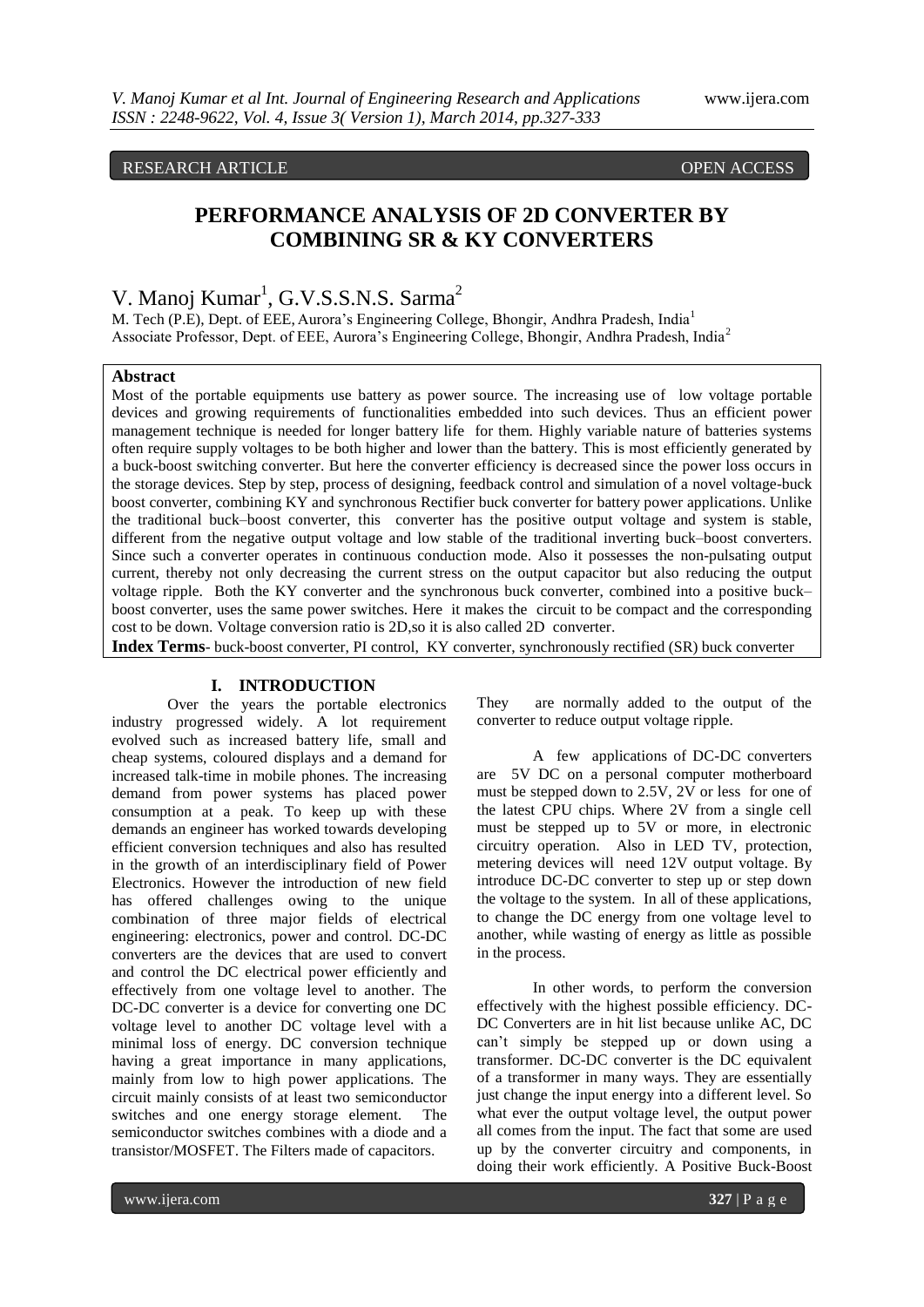converter is a DC-DC converter which is controlled to act as Buck or Boost mode with same polarity of the input voltage. This converter has four switching states which include all the switching states of the common DC-DC converters. In addition there is one switching state which provides a degree of freedom for the positive Buck-Boost converter in comparison to the Buck, Boost, and inverting Buck-Boost converters. In other words the Positive Buck-Boost Converter shows a higher level of flexibility, because its inductor current can be controlled compared with the other DC-DC converters.

The most common power management problem, especially for battery powered electronics applications, is the need to provide a regulated output voltage from a battery voltage which, when it is charged or discharged. It can be greater than, less than, or equal to the desired output voltage. There are several existing solutions to this problem. But all have significant drawbacks. They are: cascaded buck-boost converter; linear regulator; SEPIC converter; classic 4-switch buck-boost converter; and Cuk-converter. The proposed solution has advantages over all of these converters. Mainly they can improve the efficiency and the simplification of the circuitry needed.

A KY buck–boost converter has been introduced to conquer the mentioned drawbacks of the system. A common buck converter with KY boost converter, it has a serious problem in four power switches used. It causes the corresponding cost to be high. Also the switching losses are increased due the increase in number of switching devices. In order to reduce the number of power switches, the KY converter and the SR buck converter, combined into a buck–boost converter. It also called 2D converter because of voltage conversion ratio is 2D. Also the proposed converter has left half of plane poles away from imaginary axis, so system is stable. It is having fast transient response due to the input connected to the output during the turn-on period. This converter always operates in continuous current conduction mode due to the positive and negative inductor currents existing at light load. As compared with the other converters, this converter has the non-pulsating output inductor current, thereby causing the current stress on the output capacitor to be decreased. Also the corresponding output voltage ripples to be less. Moreover, this non -inverting converter has the positive output voltage different from the negative output voltage of the traditional buck–boost converter.

In this paper, the detailed study and operation of this converter, along with some

experimental results provided to verify the application wise performance analysis.

## **II. CIRCUIT CONFIGURATIONS**

Normally many applications require voltagebucking/boosting converters such as LED TV, mobile devices, portable devices, protection devices, metering devices, car electronic devices, etc. This is because the battery has quite large variations in output voltage; and hence the additional switching power device is needed for processing the varied input voltage so as to generate the stabilized output voltage. There are several types of non-isolated voltage buck-boost converter, such as Cuk converter, Zeta converter, single-ended primary-inductor converter (SEPIC), Luo converter and its derivatives, etc. However these converters are operating in the continuous conduction mode (CCM). But while taking transfer function to analyse that they possess left half of the plane poles which are near to imaginary axis, thus causing system stability to be low by root locus. root locus is a method to establish the stability of a single input, single output system. For the application of the power supply using the low voltage battery, analogue circuits, such as radio frequency amplifier often need high voltage to obtain enough output power and voltage amplitude. This is done by boosting the low voltage to the high voltage required. Therefore, for many of computer, mobile electronic products to be considered, there are some converters needed to supply above or under voltage especially for portable communications systems, such as iPods, musical devices, Bluetooth devices, personal digital iPods, etc. For such applications, the output voltage ripple must be taken into account. Regarding the traditional inverting buck–boost converter, their output currents are pulsating, thereby, causing the corresponding output voltage ripples to be large. To overcome these problems, one way is to use the capacitor with large capacitance and low equivalent series resistance (ESR) and another way is to add an LC filter to reduce ripples. Also can increase the switching frequency to reduce the mentioned drawbacks.





Figure:1 shows a novel buck–boost converter, which combines a synchronous buck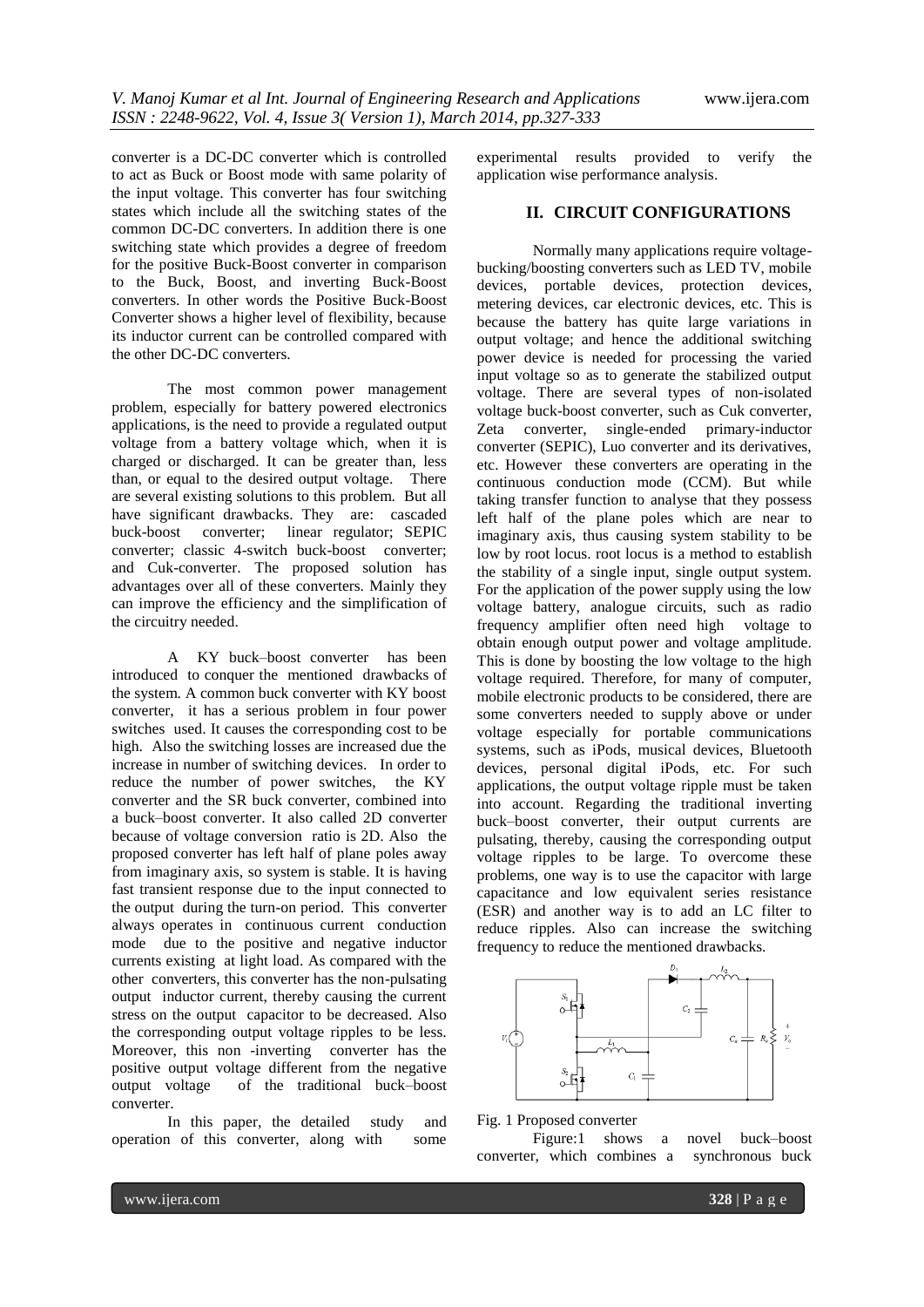converter and KY boost converter. The SR buck converter, which consists of two power switches S1 and  $S_2$ , one inductor  $L_1$ , one energy -transferring capacitor  $C_1$ . The other KY converter is constructed by two power switches  $S_1$  and  $S_2$ , one power diode  $D_1$ , one energy-transferring capacitor  $C_2$ , one output inductor  $L_2$  and one output capacitor Co. The output load is a resistive load and is signified by Ro.

## **III. OPERATING PRINCIPLE**

The proposed system structure is derived from conventional positive buck boost converter (fig. 1). $S_1$ and  $S_2$  are the main switches. All the components are assumed ideal. The values of  $C_1$ and  $C_2$  Are large enough to keep  $Vc_1$  and  $Vc_2$ almost constant. Thus the variations in  $Vc_1$ and  $Vc_1$ are small during the charging and discharging period. The dc input voltage is represented by Vi, the dc output voltage is represented by Vo, the dc output current is denoted by io. The gate driving pulses for  $S_1$  and  $S_2$  are indicated by  $M_1$  and  $M_2$ . The voltages on  $S_1$  and  $S_2$  are represented by  $V_{S_1}$  and  $V_{S_2}$ . The voltages on  $L_1$  and  $L_2$  are denoted by  $V_{L1}$ and  $V_{L2}$ . The currents in  $L_1$  and  $L_2$  are signified by  $I_{L1}$  and  $I_{L2}$ . The currents flowing through  $L_1$  and  $L<sub>2</sub>$  are both positive. Since this converter always operates in CCM, thus the turn-on type is (D, 1−D), where D is the duty cycle.

During the magnetization period, the input voltage of the KY converter comes from the input voltage source, whereas during the demagnetization period, the input voltage of the KY converter comes from the output voltage of the SR buck converter. In addition, during mode1 operation switches S1 being ON and  $S_2$  being OFF,  $L_1$  and  $L_2$  are both magnetized. At the same time, $C_1$  is charged, and hence, the voltage across C1 is positive, whereas  $C_2$ is reversely charged; and hence, the voltage across  $C_2$  is negative. During the mode 2 operation switches S1being OFF and  $S_2$  being ON,  $L_1$  and  $L_2$  are both demagnetized. At the same time,  $C_1$  is discharged and  $C_2$  is reverse charged with the voltage across  $C_2$ being from negative to positive. Finally, the voltage across  $C_2$  is the same as the voltage across  $C_1$ . Thus the working cycle continues as per sequences.

#### **A. Mode 1**

As shown in figure: 3, S1 is turned OFF but S2 is turned ON. During this state, the energy stored in L1 and C1 is released to C2 and the output via L2. The voltage across L1 is minus VC1, thereby causing L1 to be demagnetized and C1 .is discharged. At the same time, the voltage across L2 is VC2 minus Vo,



Fig. 2. Current flow mode 1

there by causing L2 to be demagnetized, and C2 is charged. Therefore, the working mode equations are represented as follows

$$
V_{L1} = V_i - V_{c1}
$$
\n
$$
V_{L2} = V_i + V_{c2} - V_o
$$
\n(1)\n(2)

#### **B. Mode 2**



Fig. 3. Current flow mode 2

As shown in figure: 3, S1 is turned OFF but S2 is turned ON. During this state, the energy stored in L1 and C1 is released to C2 and the output via L2. The voltage across L1 is minus VC1, thereby causing L1 to be demagnetized and C1 .is discharged. At the same time, the voltage across L2 is VC2 minus Vo, thereby causing L2 to be demagnetized, and C2 is charged. Therefore, the working mode equations are described as follows:

$$
V_{L1} = -V_{C1}
$$
\n
$$
V_{L2} = V_{C2} - V_o
$$
\n(3)\n(4)

$$
V_{C2} = V_{C1} \tag{5}
$$

By applying the voltage-second balance to (1) and (3), the following equation can be obtained as

$$
(\mathbf{V}_{i} - \mathbf{V}_{c1})\mathbf{D}\mathbf{T}_{s} + (-\mathbf{V}_{c1})(1 - \mathbf{D})\mathbf{T}_{s} = 0
$$
 (6)  
V<sub>i</sub>
$$
\mathbf{D}\mathbf{T}_{s} - \mathbf{V}_{c1}\mathbf{D}\mathbf{T}_{s} - \mathbf{V}_{c1}\mathbf{T}_{s} + \mathbf{V}_{c1}\mathbf{D}\mathbf{T}_{s} = 0
$$
  
V<sub>i</sub>
$$
\mathbf{D}\mathbf{T}_{s} = \mathbf{V}_{c1}\mathbf{T}_{s}
$$

Therefore, by simplifying (6), the following equation can beobtained as

$$
V_{c1} = DV_i
$$
 (7)

Sequentially, by applying the voltage-second balance to (2) and (4), the following equation can be obtained as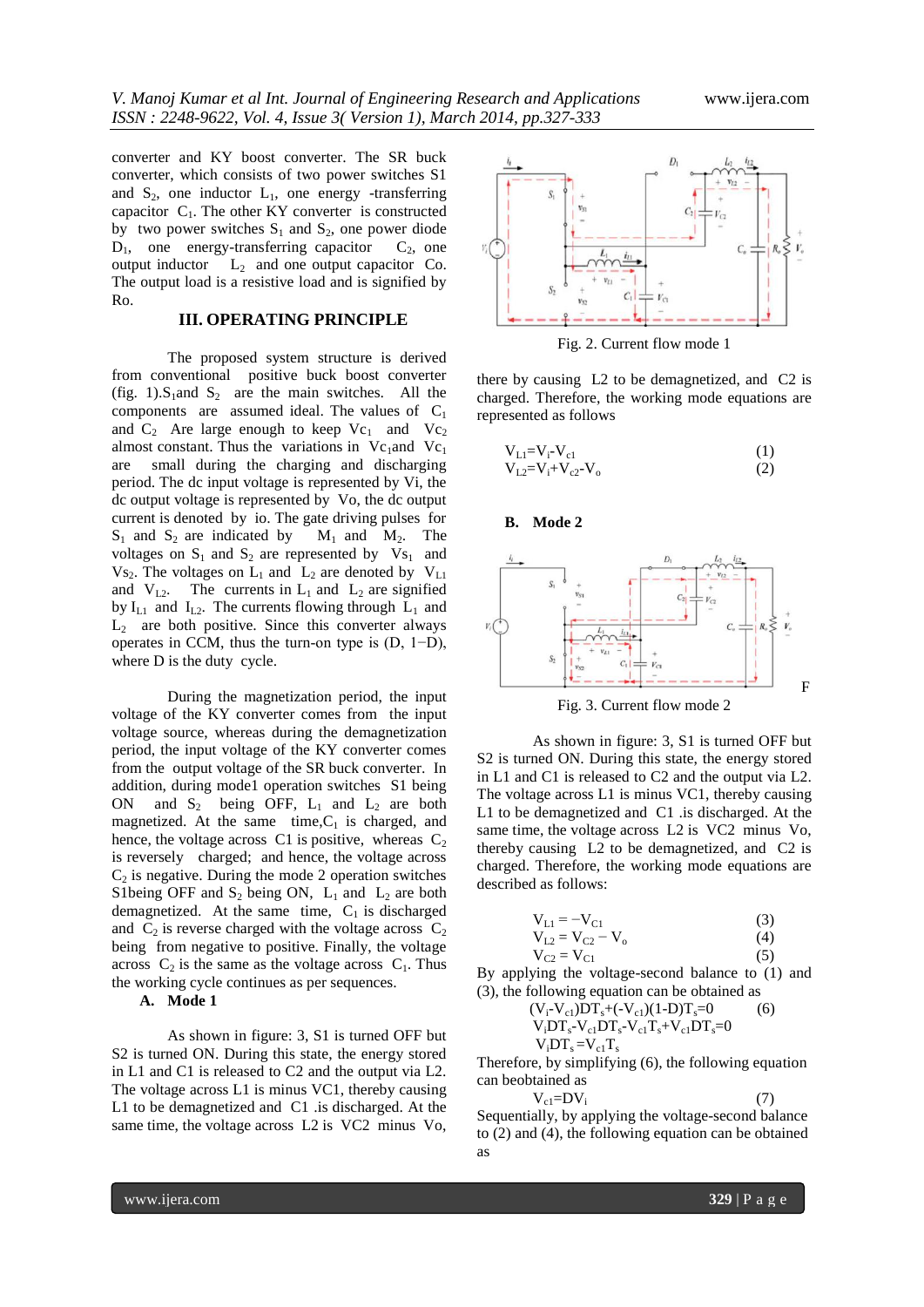$(V_i+V_{c2}-V_o)DT_s+(V_{c2}-V_o)(1-D)T_s=0$  (8)

Hence, by substituting  $(5)$  and  $(7)$  into  $(8)$ , the voltage con-version ratio of the proposed converter can be obtained as

$$
V_iDT_s\!\!+\!V_c_2DT_s\!\!-\!V_oDT_s\!\!+\!V_{c2}T_s\!\!-\!V_{c2}DT_s\!\!-\!V_oT_s\!\!+\!V_oDT_s\!\!=\!\!0
$$

$$
V_i DT_s + V_{c2}T_s - V_oT_s = 0 \tag{9}
$$

Substitute 5 in 9

$$
V_i DT_s + V_{c1}T_s - V_oT_s = 0 \tag{10}
$$

Substitute 7 in 10

 $V_iDT_s+V_iDT_s-V_oT_s=0$ 

$$
2DV_iT_s\text{-}V_oT_s\text{=}0
$$

 $2DV_iT_s=V_0T_s$ 

The voltage conversion ratio of the proposed converter can be obtained as

$$
V_0/Vi=2D \tag{11}
$$

Therefore, such a converter can operate in the buck mode as the duty cycle D is smaller than 0.5, whereas it can operate in the boost mode as D is larger than 0.5.

In addition, based on  $(5)$ ,  $(7)$ , and  $(9)$ , the dc voltages across  $C_1$  and  $C_2$  can be expressed to be

$$
\text{Hence} \quad \mathbf{V}_{\text{c1}} = \mathbf{V}_{\text{c2}} = 0.5 \text{Vo} \tag{12}
$$

## **IV. APPLICATION IN BATTERY CHARGER**

A common power management problem, especially for battery powered electronics applications, is the need to provide a regulated output voltage from a battery voltage, when charged or discharged. They can be greater than, less than, or equal to the desired output voltage. There are several existing solutions to this problem; But each having significant drawbacks. However, new technologies has developed a solution for a buck-boost converter which maximizes efficiency, minimizes ripple noise on input and output, and minimizes external component requirements and associated cost. Also achieve efficient output voltage effectively. The modified non-inverting buck-boost converter in a combination of different modes as required by the application.The DC-DC converter uses a combination of buck-boost converter, boost converter mode to charge the Li-ion battery as an example. In case of Li-ion, the constant current constant voltage (CC CV)

www.ijera.com **330** | P a g e

charging is used to charge the battery. Here the input voltage just enough to show the functionality of the converter in buck-boost mode.

## **V. CONTROLLER DESIGN**

Based on the research done on the battery power application it is now possible to start developing an efficient control for the plant. As our task is to control the duty cycles of each pair of switches and their phase, so as to ensure the following conditions. Reaching the target steady state should happen in the desired manner, i.e. the controller needs to handle transients properly.

The controller also needs to be able to reject disturbances. First and most important is the reaching and stabilizing around a given output voltage demand. While doing all this, the controller needs to choose among the infinite possibilities of inputs that would satisfy the above conditions, that will cause the least losses. To overcome the limitations of the open -loop controller, control theory introduces feedback. A closed-loop controller uses feedback to control outputs of the system. Closed-loop controllers have the following advantages over open -loop controllers:

- 1. Disturbance rejection.
- 2. Guaranteed performance even.
- 3. Unstable processes can be stabilized.
- 4. Reduced sensitivity to parameter variations.
- 5. Improved reference tracking performance.



Fig. 5. Simulation block diagram

In this paper PI controller is used for feedback control. PI controller will eliminate forced oscillations and steady state error resulting in operation of on-off controller and P controller respectively. However, introducing integral mode has a negative effect on speed of the response and overall stability of the system.It can be expected since PI controller does not have means to predict what will happen with the error in near future. This problem can be solved by introducing derivative mode which has ability to predict what will happen with the error in near future and thus to decrease a reaction time of the controller. PI controllers are very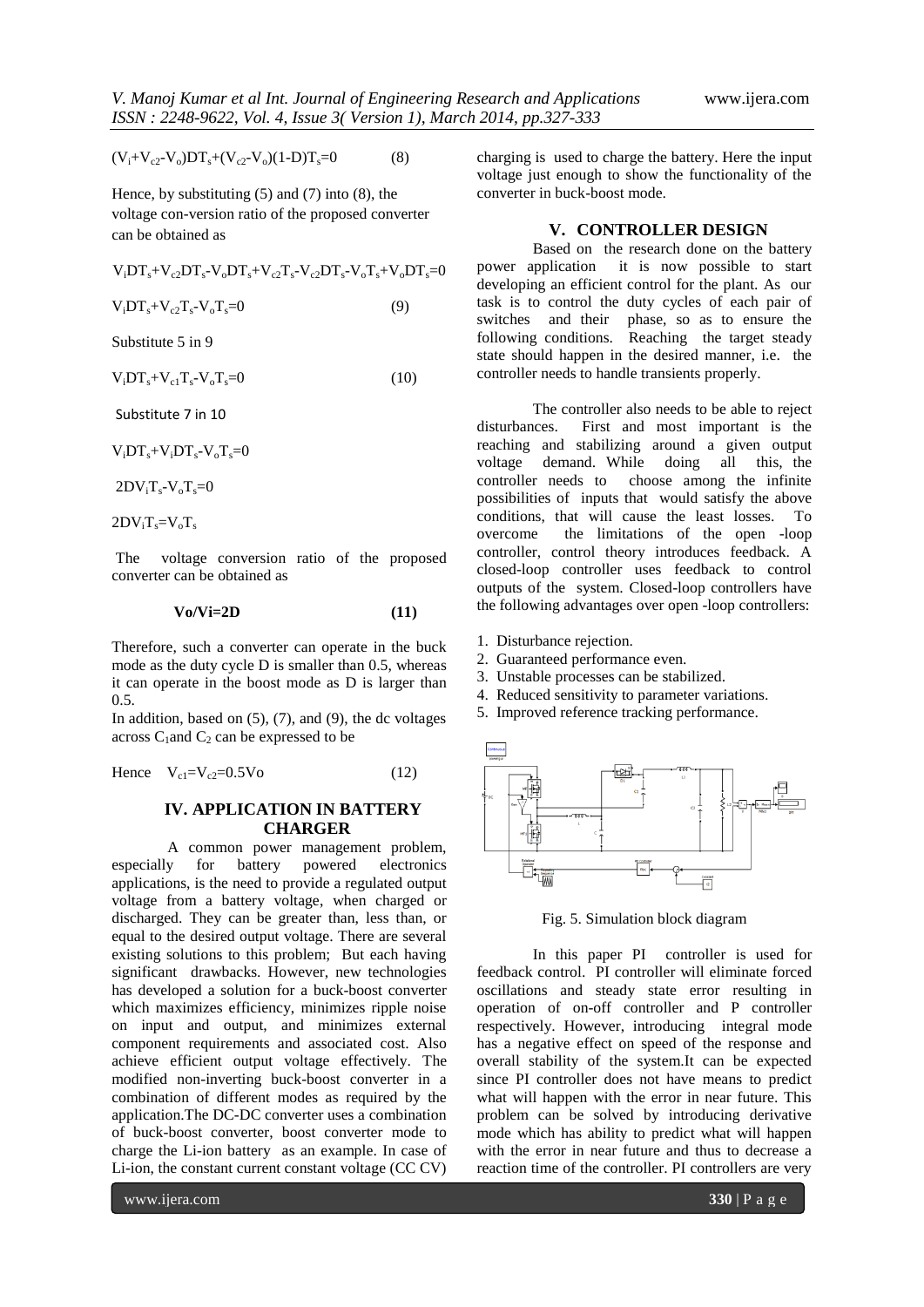often used in industry. A control without D mode is used when; Fast response of the system is not required and large transport delay in the system. Also large disturbances and noise are present during operation of the process.

Since the controller parameter tuning method is widely used in the industry, there are three steps to online tune the parameters of the voltage controller to be described in the following. The proportional gain kp is tuned from zero to the value which makes the output voltage very close to about 80% of the prescribed output voltage. After this, the integral gain ki is tuned from zero to the value which makes the output voltage very close to the prescribed output voltage but somewhat oscillate. Then, ki will be reduced to some value without oscillation.

## **VI. KEY DESIGN PARAMETER CONSIDERATIONS**

In this section, the design of inductors and capacitors are mainly taken into account. Before this section is taken up, there are some specifications to be given as follows: 1) the dc input voltage Vi is from 10 V to 16 V; 2) the dc output voltage Vo is 12 V; 3) the rated dc load current Io−rated is 3 A; 4) the switching Frequency fs is 200 kHz; and 5) the product name of S1 and S2 is APM3109 and the product name of D1 is STP30L45 and 6) the product name of the control IC is ICA7W716.

### **Inductor Design**

 From an industrial point of view, the inductor is designed under the condition that no negative current in the inductor exists above 25% of the rated dc load current. Therefore, in this letter, the critical point between positive current and negative current in the inductor is assumed at 25% of the rated dc load current. Therefore, the peak-to-peak values of iL1 and iL2 are expressed byΔiL1andΔiL2, respectively, and can be obtained according to the following equation:

 $\Delta$ iL1 = $\Delta$ iL2 =0.5Io-rated.

### Therefore,ΔiL1andΔiL2are 1.5 A.

Since the high input voltage makes the inductor not easier to escape from the negative current than the low input voltage, the inductor design is mainly determined by the high input voltage, namely, 16 V. Hence, the corresponding minimum duty cycle Dmin is 0.375. Moreover, based on (10),  $V_{C1}$  and  $V_{C2}$  are both 0.5Vo, namely, 6 V. Also, the values of  $L_1$  and  $L_2$  can be obtained according to the following equations:

$$
L_1 \geq D_{\min} (V_i - V_{c1}) / \Delta i_{L1} * f_s
$$
\n
$$
L_1 \geq 0.375 (16 - 0.5 * 12) / 1.5 * 200kHz
$$
\n
$$
L_1 \geq 12.5 Mh
$$
\n
$$
L_2 \geq D_{\min} (V_i + V_{c2} - V_o) / \Delta i_{L2} * f_s
$$
\n
$$
L_2 \geq 0.375 (16 + 6 - 12) / 1.5 * 200kHz
$$
\n
$$
L_2 \geq 12.5 Mh
$$
\n(14)

Therefore, the values of  $L_1$  and  $L_2$  both are calculated to be not less than 12.5μH

## **Capacitor Design**

Energy-Transferring Capacitor Design: Prior to design-ing the energy-transferring capacitors $C_1$  and  $C_2$ , it is assumed that the values of  $C_1$  and  $C_2$  are large enough to keep  $V_{C1}$  and  $V_{C2}$  almost at 6 V, and hence, variations in  $V_{C1}$  and  $V_{C2}$  are quite small and are defined to be  $\Delta V_{C1}$  and  $\Delta V_{C2}$ , respectively. Based on this assumption,  $\Delta V_{C1}$  and  $\Delta V_{C2}$  are both set to smaller than 1% of  $V_{C1}$ and  $V_{C2}$ , respectively, namely, both are smaller than 60 mV. Also, in State 1,  $C_1$ is charged where as  $C_2$  is discharged. Therefore, the values of  $C_1$  and  $C_2$  must satisfy the following equations:

C<sub>1</sub> \ge D<sub>max</sub>\*I<sub>o</sub>-rated/
$$
\Delta V_{c1} * f_s
$$
 (15)  
C<sub>1</sub> \ge 0.625\*3/6 mV\*200kHz  
C<sub>1</sub> \ge 150 µF  
C<sub>2</sub> \ge D<sub>max</sub>\*Io-rated/ $\Delta V_{c1} * f_s$  (16)  
C<sub>2</sub> \ge 0.625\*3/6 mV\*200kHz  
C<sub>2</sub> \ge 150 µF

Since the maximum duty cycle Dmax occurs at the input voltage, both the values of  $C_1$  and  $C_2$  are not less than 150μF

### **VII. RESULTS AND DISCUSSION**

The proposed 2D buck-boost converter in figure: 1, was simulated using a computer simulation program. Figure: 5 shows simulation diagram and waveforms of the converter for the closed loop system with resistive load. The following parameters were adopted in this simulation:



Fig. 7. Out put current & voltage waveforms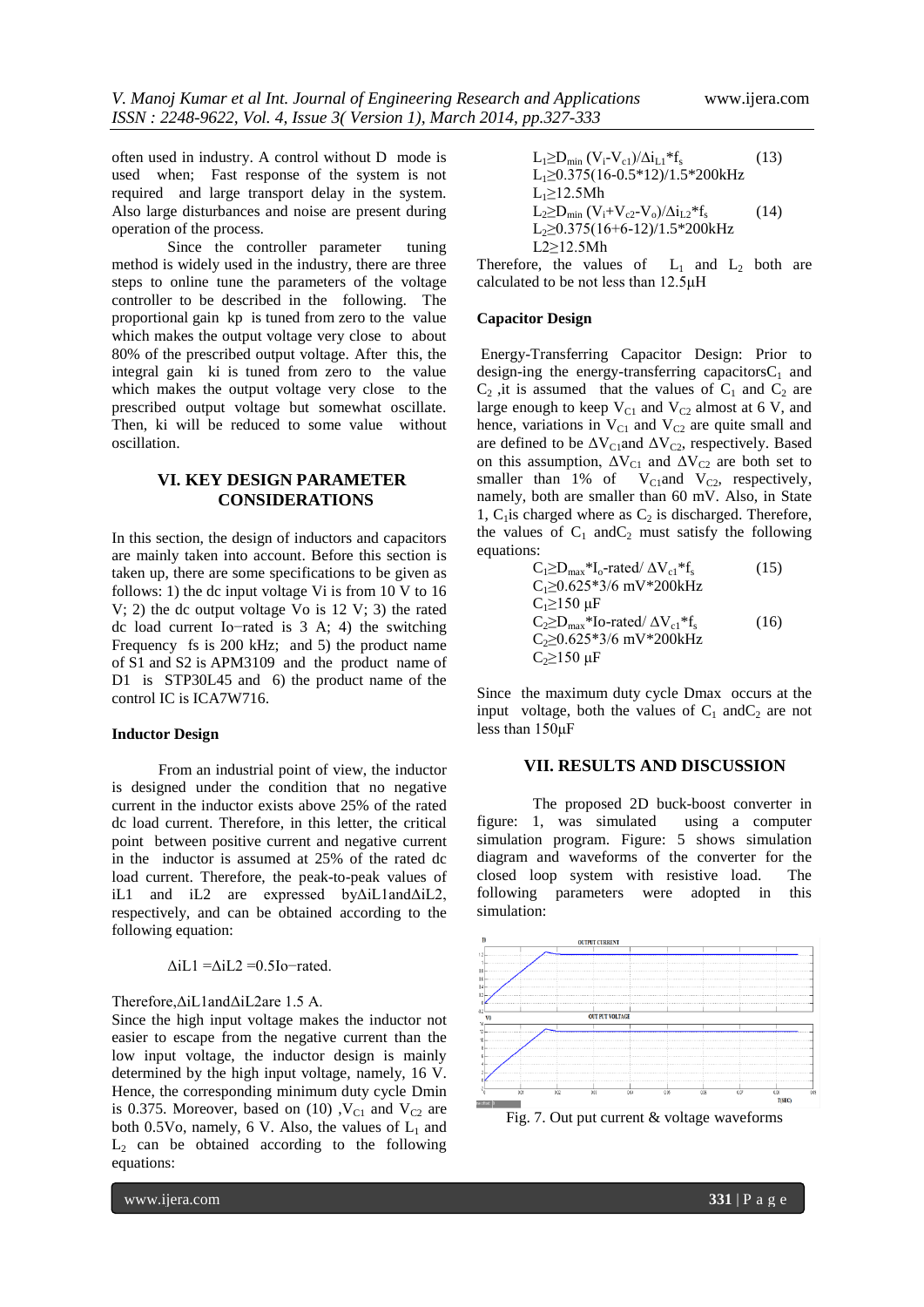

Fig. 8. Input voltage & current waveforms



Fig. 9. Inductor 1 current & voltage waveforms



From fig.7 It can observe that it have output current and output voltage waveform in which observed that 12 volts output and fast transient response of about 0.018sec. As fast transient response is due to which input is directly connected to output. current varies according to resistive load.

From fig 8 It can observe input voltage is 16v or it may be between 10 to 16 volts by controlled to 12v out put. input current contains one spike due to using of inductor. input current equals 2 times of output current.

From fig 9, 10 inductor current is non pulsating type in which current stress on output capacitor, voltage ripple at the output decreases. by

current waveform can observe that converter operate in CCM.

The proposed converter has the voltage conversion ratio of 2D, and hence it possesses voltage bucking with the duty cycle locating between 0 and 0.5 and voltage boosting with the duty cycle locating between 0.5 and 1. By calculation with system working equation proposed converter voltage conversion ratio as 2D.Here an input of 10- 16V dc supply is given. The converter works in a linear mode by giving a constant 12V output. Normally many applications working in a voltage range of 12V. Mobile phones and LED TV are working in a voltage range of 12V. Thus introduce this type of converter. By giving an input of 10V. Get a constant output of 12V by the voltage boosting action. Input of 16V get an output of constant 12V by voltage bucking action. By giving any voltage in between 10 to 16V, get a constant voltage of 12V.Here the voltage bucking/boosting action done by the converter with the feedback PI controller. Unlike the traditional buck–boost converter, proposed converter possesses fast transient responses. This converter is very suitable for lowripple applications. As for the efficiency, this converter has the efficiency of 91%. Indeed, the proposed converter is suitable for the small-power applications because the surge current created by the charge pump is indispensable. But, using the soft switching with surge current suppressed can overcome this problem, and hence, makes this converter likely to be operated in high-power applications. The proposed converter is more efficient and effective than other positive buck-boost converter like Zeta converter, single-ended primary -inductor converter (SEPIC), Luo converter.

## **I. CONCLUSION**

The proposed buck–boost converter, combining the KY converter and the traditional SR buck by using the same power switches, has a positive output voltage and left half of plane poles away from imaginary axis, so system is stable . Furthermore, this converter always operates in CCM inherently, there by causing variations in duty cycle all over the load range not to be so much, and hence, the control of the converter to be easy. Above all, such a converter possesses the non-pulsating inductor current, thereby not only decreasing the current stress on the output capacitor but also reducing the output voltage ripple. By means of experimental results, it can be seen that for any input voltage, the proposed converter can stably work for any dc load current; The Positive Buck Boost Converter Widely Used In Many Applications such as batter power. Thus a Micro system has developed a solution for a buck-boost converter which